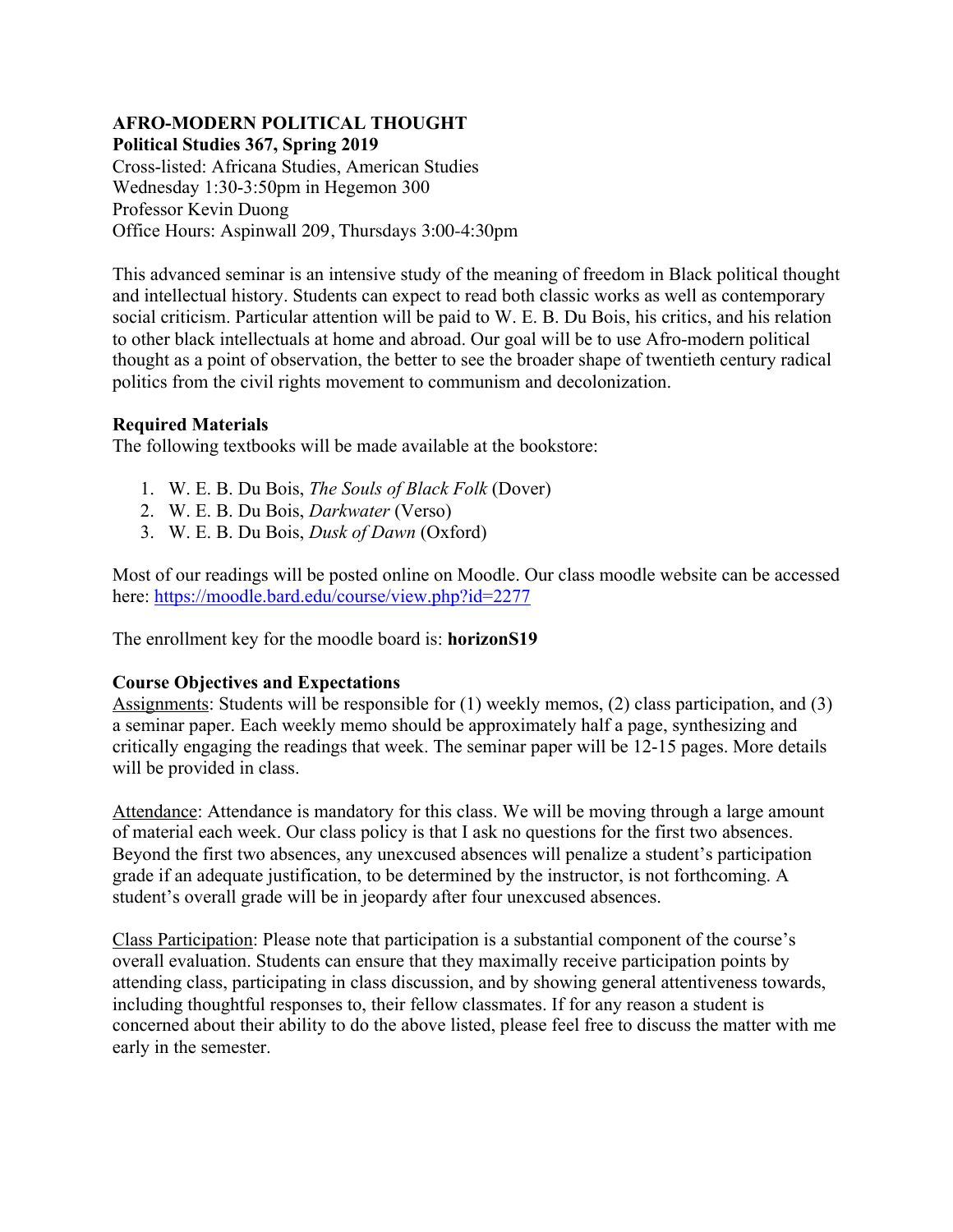Laptop Policy: This is largely a discussion class, so there will not be much lecturing. Since class will therefore be participatory, laptops will not be permitted in class. Note taking can be done adequately with pencil and paper when the need arises. If there is an unusually compelling reason, however, for why on a particular day you may need your laptop out, please let me know and we can try to accommodate that. I also expect that you will refrain from texting, sending emails, using the internet, and doing other work during class.

Course Evaluation:

| Weekly memos:  | 30% |
|----------------|-----|
| Participation: | 20% |
| Final paper:   | 50% |

#### **Other Matters:**

Plagiarism: Each student is expected to abide by the code of academic integrity. It is your responsibility to familiarize yourself with college policies regarding plagiarism and other violations of academic integrity, which will be strictly observed in this class. If work is found to be plagiarized, the student will receive an automatic failing grade in the class, and depending on the situation additional sanctions may be imposed by the college.

Reasonable Accommodations for Students**:** If you require assistance or accommodations, or if you have any questions related to any accommodation for testing, note taking, reading, etc., please speak with me as soon as possible. You may also contact the Disability Support Coordinator in Stevenson Library, Room 211, if you have further concerns.

Additional Writing Help: If you seek additional writing help beyond the scope of the course, I encourage you to visit the Bard College Learning Commons which provides writing resources for students. You can visit their website here: http://www.bard.edu/learningcommons/students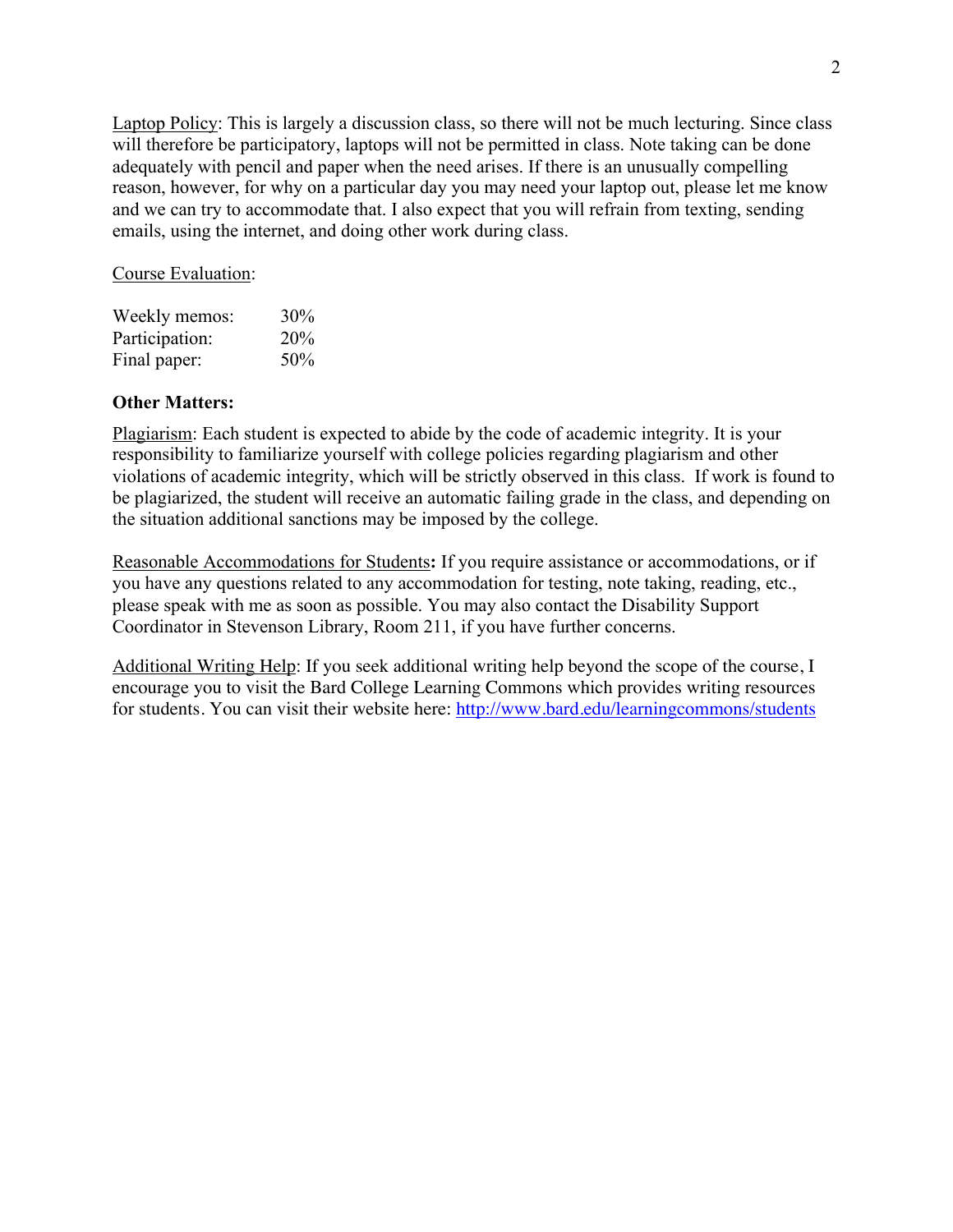## **Schedule of Readings**

Readings and assignments are to be completed by their corresponding date. 'Optional' readings are additional selections that may improve your mastery of the material, but aren't required. Readings required with asterisks (\*) are available on Moodle. Please read the assigned texts in the order they are listed.

# **PART 1: THE POLITICAL THOUGHT OF W. E. B. DU BOIS**

| Week 1:          | What is Afro-Modern Political Thought?                                                                                                                                                                                                                                                                                        |
|------------------|-------------------------------------------------------------------------------------------------------------------------------------------------------------------------------------------------------------------------------------------------------------------------------------------------------------------------------|
| <b>Jan 30:</b>   | Introduction                                                                                                                                                                                                                                                                                                                  |
| Optional:        | Michael Dawson, Black Visions: The Roots of Contemporary African-American<br>Political Ideologies (pp. 1-43)<br>Michael Hanchard, "Contours of Black Political Thought: An Introduction and<br>Perspective"*<br>Charles Mills, The Racial Contract                                                                            |
| <b>Week 2-6:</b> | The Political Thought of Du Bois                                                                                                                                                                                                                                                                                              |
| <b>Feb 6:</b>    | Booker T. Washington, "Atlanta Compromise"*<br>W. E. B. Du Bois, The Souls of Black Folk (pp. 1-67)<br>Ida B. Wells, "On Booker T. Washington and His Critics"*                                                                                                                                                               |
| <b>Feb 13:</b>   | W. E. B. Du Bois, <i>The Souls of Black Folk</i> (pp. 99-125, 141-165)<br>Robert Gooding-Williams, In the Shadow of Du Bois: Afro-Modern<br>Political Thought in America (pp. 1-65)                                                                                                                                           |
| <b>Feb 20:</b>   | W. E. B. Du Bois, <i>Darkwater: Voices From Within the Veil</i> (pp. 1-42, 47-59)                                                                                                                                                                                                                                             |
| Feb 27:          | W. E. B. Du Bois, <i>Darkwater: Voices From Within the Veil</i> (pp. 70-108)<br>Lawrie Balfour, Democracy's Reconstruction: Thinking Politically with W. E. B.<br>Du Bois (pp. 97-114)                                                                                                                                        |
| Mar 6:           | W. E. B. Du Bois, <i>Dusk of Dawn</i> (pp. 173-267)<br>Adolph L. Reed Jr., W. E. B. Du Bois and American Political Thought: Fabianism<br>and the Color Line (pp. 15-26, 71-92)                                                                                                                                                |
| Optional:        | Robert Gooding-Williams, "Philosophy of History and Social Critique in<br>the Souls of Black Folk," Social Science Information (1987)<br>Juliet Hooker, Theorizing Race in the Americas: Douglass, Sarmiento, Du Bois,<br>and Vasconcelos<br>Shamoon Zamir, Dark Voices: W. E. B. Du Bois and American Thought, 1888-<br>1903 |
|                  | <b>PART 2: CURRENTS OF AFRO-MODERN POLITICAL THOUGHT</b>                                                                                                                                                                                                                                                                      |

# **IN THE TWENTIETH CENTURY**

Week 7-8: Négritude & European Humanism

**Mar 13:** Léopold Sédar Senghor, *Prose & Poetry* (pp. 96-100, 121-22)\*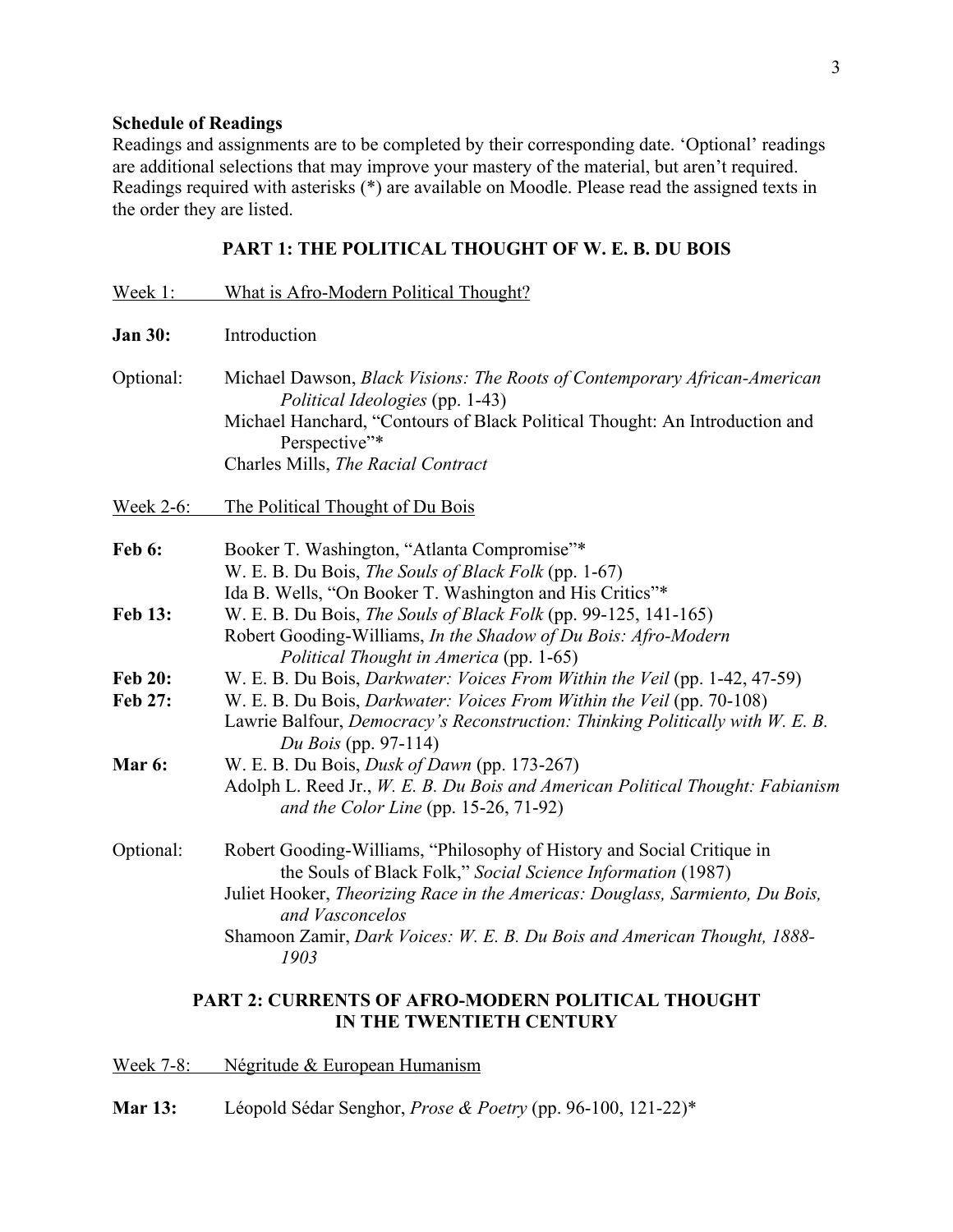| <b>Mar 20:</b>           | Aimé Césaire, A Discourse on Colonialism (pp. 29-78)*<br>Edouard Glissant, Caribbean Discourse (pp. 166-169)<br>Spring Break – No Class                                                                                                                                                                                                                                                                                                   |
|--------------------------|-------------------------------------------------------------------------------------------------------------------------------------------------------------------------------------------------------------------------------------------------------------------------------------------------------------------------------------------------------------------------------------------------------------------------------------------|
| Optional:                | Donna Jones, The Racial Discourses of Life Philosophy: Négritude, Vitalism, and<br>Modernity<br>Gili Kliger, "Humanism and the Ends of Empire, 1945-1960"*<br>Gary Wilder, The French Imperial Nation-State: Négritude & Colonial<br>Humanism Between the Two World Wars<br>Reiland Rabaka, The Négritude Movement: W.E.B. Du Bois, Leon Damas, Aimé<br>Césaire, Leopold Senghor, Frantz Fanon, and the Evolution of an<br>Insurgent Idea |
| Week 9-10:               | Pan-Africanism & Anticolonial Nationalism                                                                                                                                                                                                                                                                                                                                                                                                 |
| Mar 26<br><b>Mar 27:</b> | <b>Special Class: Robert Gooding-Williams and Fred Moten at 6pm</b><br>Frantz Fanon, Black Skin, White Masks (pp. 7-14, 210-222)*<br>Frantz Fanon, The Wretched of the Earth (pp. 148-205)*<br>Michael Goebel, "The Capital of the Men without a Country': Migrants and<br>Anticolonialism in Interwar Paris"*                                                                                                                            |
| Apr 3:                   | Fifth Pan-African Congress, "The Challenge to Colonial Powers," "Congress<br>Resolutions"*<br>First Afro-Asian Conference, "Final Communique"*<br>Kwame Nkrumah, "I Speak of Freedom"*<br>Kwame Nkrumah, "African Socialism Revisited"*<br>Kwame Ture, "Pan-Africanism"*                                                                                                                                                                  |
| Optional:                | Evan White, "Kwame Nkrumah: Cold War Modernity, Pan-African Ideology and<br>the Geopolitics of Development"<br>Michael Goebel, Anti-Imperial Metropolis: Interwar Paris and the Seeds of Third<br><b>World Nationalism</b>                                                                                                                                                                                                                |
| <b>Week 11:</b>          | <b>Black Communism and Marxism</b>                                                                                                                                                                                                                                                                                                                                                                                                        |
| <b>Apr 10:</b>           | C. L. R. James, "The Place of the Negro is In the Vanguard"*<br>C. L. R. James, "The Revolutionary Answer to the Negro Problem in the USA"*<br>C. L. R. James, "Black Power"*<br>C. L. R. James, "Every Cook Can Govern"*<br>Angela Y. Davis, Women, Race & Class (pp. 87-98, 222-244)*<br>Cedric Robinson, Black Marxism: The Making of the Black Radical<br><i>Tradition</i> (pp. 175-184, 241-286)*                                    |
| Optional:                | Cornel West, Prophesy Deliverance! An Afro-American Revolutionary<br>Christianity<br>Robin D. G. Kelley, Hammer and Hoe: Alabama Communists During the Great<br>Depression                                                                                                                                                                                                                                                                |